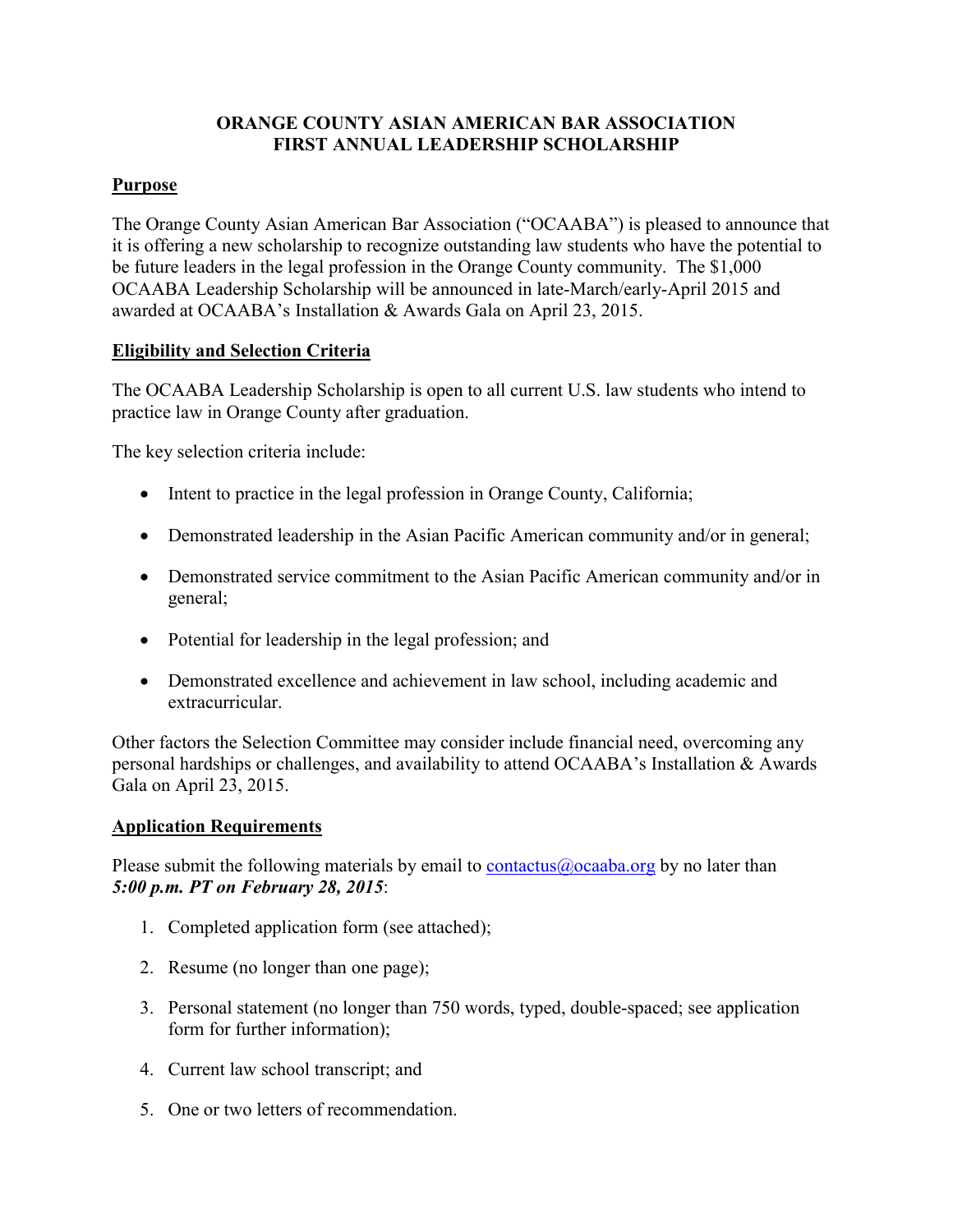# ORANGE COUNTY ASIAN AMERICAN BAR ASSOCIATION FIRST ANNUAL LEADERSHIP SCHOLARSHIP APPLICATION FORM

All responses must fit within the space provided.

|                                                      | Are you available to attend OCAABA's Installation & Awards Gala on April 23, 2015? (Y/N) _____                                                                                                                                   |
|------------------------------------------------------|----------------------------------------------------------------------------------------------------------------------------------------------------------------------------------------------------------------------------------|
|                                                      |                                                                                                                                                                                                                                  |
|                                                      | Current law school year/student status:                                                                                                                                                                                          |
|                                                      | Expected graduation date: _____________GPA (your GPA/scale): ___________________                                                                                                                                                 |
|                                                      |                                                                                                                                                                                                                                  |
|                                                      | Identify your extracurricular activities in law school (activity/organization, role/involvement, and dates):<br>and the control of the control of the control of the control of the control of the control of the control of the |
|                                                      |                                                                                                                                                                                                                                  |
| (activity/organization, leadership role, and dates): | Identify your leadership activities in the Asian Pacific American community and/or in general                                                                                                                                    |
|                                                      |                                                                                                                                                                                                                                  |
|                                                      |                                                                                                                                                                                                                                  |